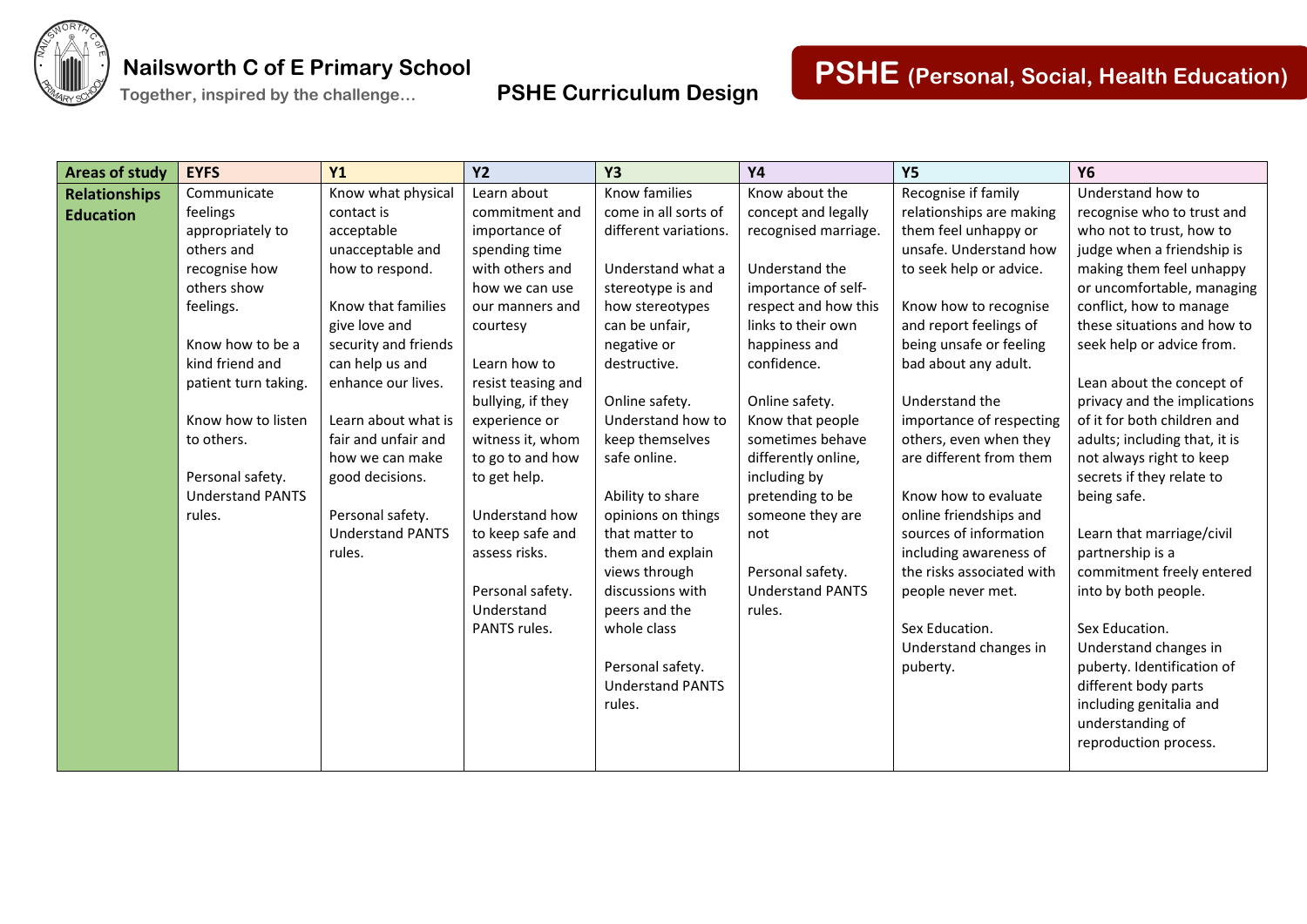

**Together, inspired by the challenge… PSHE Curriculum Design**

# **PSHE (Personal, Social, Health Education)**

| <b>Areas of study</b> | <b>EYFS</b>                | <b>Y1</b>       | <b>Y2</b>              | <b>Y3</b>                          | <b>Y4</b>                                | <b>Y5</b>                   | <b>Y6</b>                                                |
|-----------------------|----------------------------|-----------------|------------------------|------------------------------------|------------------------------------------|-----------------------------|----------------------------------------------------------|
| <b>Health</b>         | Understand                 | Understand      | Understand the         | Respect personal                   | Consolidate knowledge                    | Identify ways to maintain   | Consolidate understanding                                |
| <b>Education</b>      | how some                   | how to control  | importance of          | space. Understand                  | around 5 Ways to                         | health and fitness.         | about harmful substances                                 |
|                       | diseases are               | emotions such   | good quality           | that our body                      | Wellbeing                                |                             | (including tobacco and alcohol)                          |
|                       | spread and can             | as anger        | sleep as it can        | belongs us.                        |                                          | Know that it is common for  | and their risks.                                         |
|                       | be controlled.             | through a       | affect weight,         | Know where to get                  | Understand how to                        | people to experience        |                                                          |
|                       |                            | calming/peacef  | mood and               | advice when                        | contact Fire,                            | mental ill health.          | Understand that physical health                          |
|                       | Manage self-               | ul focus and    | ability to learn.      | needed from                        | Ambulance or Police                      | Understand that for many    | and mental wellbeing are                                 |
|                       | care, toileting            | breathing       |                        | school.                            | services.                                | people who do, the          | interlinked and important.                               |
|                       | and own basic              | mindfulness.    | Understand that        |                                    |                                          | problems can be resolved if |                                                          |
|                       | hygiene                    |                 | household              | Learn about the                    | Continue to address                      | the right support is made   | Understand that good physical                            |
|                       | including<br>washing hands | Consolidate     | products,<br>including | NHS 5 Ways to<br>wellbeing and how | how to recognise and<br>talk about their | available, especially if    | health contributes to good<br>mental wellbeing, and vice |
|                       | and using                  | understanding   | medicines, can         | these link to and                  | emotions.                                | accessed early enough.      | versa.                                                   |
|                       | tissue.                    | of the          | be harmful if          | can affect our                     |                                          | Learn about harmful         |                                                          |
|                       | Learn the                  | importance of   | swallowed or           | mental wellbeing                   | Understand how to                        | substances (including       | Identify the characteristics of a                        |
|                       | importance of,             | dental health   | touched.               |                                    | access the NSPCC,                        | smoking and alcohol) and    | poor diet and risks associated                           |
|                       | and how to                 | and hygiene.    |                        | Know about all the                 | helpline and services.                   | their risks.                | with unhealthy eating                                    |
|                       | maintain,                  |                 | Learn how to           | emergency services                 |                                          | Understand the law wit      | (including, for example, obesity                         |
|                       | personal                   | Know rules for  | recognise and          | and how to contact                 | Know the importance                      | relation to harmful         | and tooth decay).                                        |
|                       | hygiene.                   | and ways of     | talk about their       | them.                              | of healthy eating for                    | substances.                 |                                                          |
|                       |                            | keeping         | emotions,              |                                    | energy and nutritional                   |                             | Recap of 5 ways to wellbeing                             |
|                       | Understand the             | physically and  | including having       | Learn safe and                     | balance.                                 | Be able to make healthy     | and actions pupils can take to                           |
|                       | importance of              | emotionally     | a varied               | unsafe exposure to                 |                                          | choices regarding food and  | implement and use as a tool                              |
|                       | dental health              | safe-including  | vocabulary of          | the sun.                           | Know about the                           | lifestyles. Understand the  | going forwards.                                          |
|                       | and hygiene.               | road safety and | words to use           |                                    | benefits of physical                     | importance of rest, time    |                                                          |
|                       |                            | the difference  | when talking           | Continue to learn                  | exercise, time                           | spent with friends and      | Prepare for Secondary school                             |
|                       |                            | between secrets | about their own        | about the                          | outdoors, community                      | benefits of hobbies.        | transition and staying healthy                           |
|                       |                            | and surprises.  | and others'            | importance of                      | Participation in                         |                             | and safe.                                                |
|                       |                            |                 | feelings.              | teeth and the role                 | physical and mental                      | Identify changes in the     |                                                          |
|                       |                            |                 |                        | they play in                       | wellbeing activities.                    | body.                       | Understand changes around                                |
|                       |                            |                 |                        | nutrition.                         |                                          |                             | Puberty (and menstrual cycle).                           |
|                       |                            |                 |                        |                                    |                                          | Understand some changes     |                                                          |
|                       |                            |                 |                        |                                    |                                          | that occur during Puberty.  | Changes in peer group and peer                           |
|                       |                            |                 |                        |                                    |                                          |                             | pressure. How to stay resilient                          |
|                       |                            |                 |                        |                                    |                                          | Understand the risks of     | and respect values and choices.                          |
|                       |                            |                 |                        |                                    |                                          | disease and obesity and the |                                                          |
|                       |                            |                 |                        |                                    |                                          | warning signs.              |                                                          |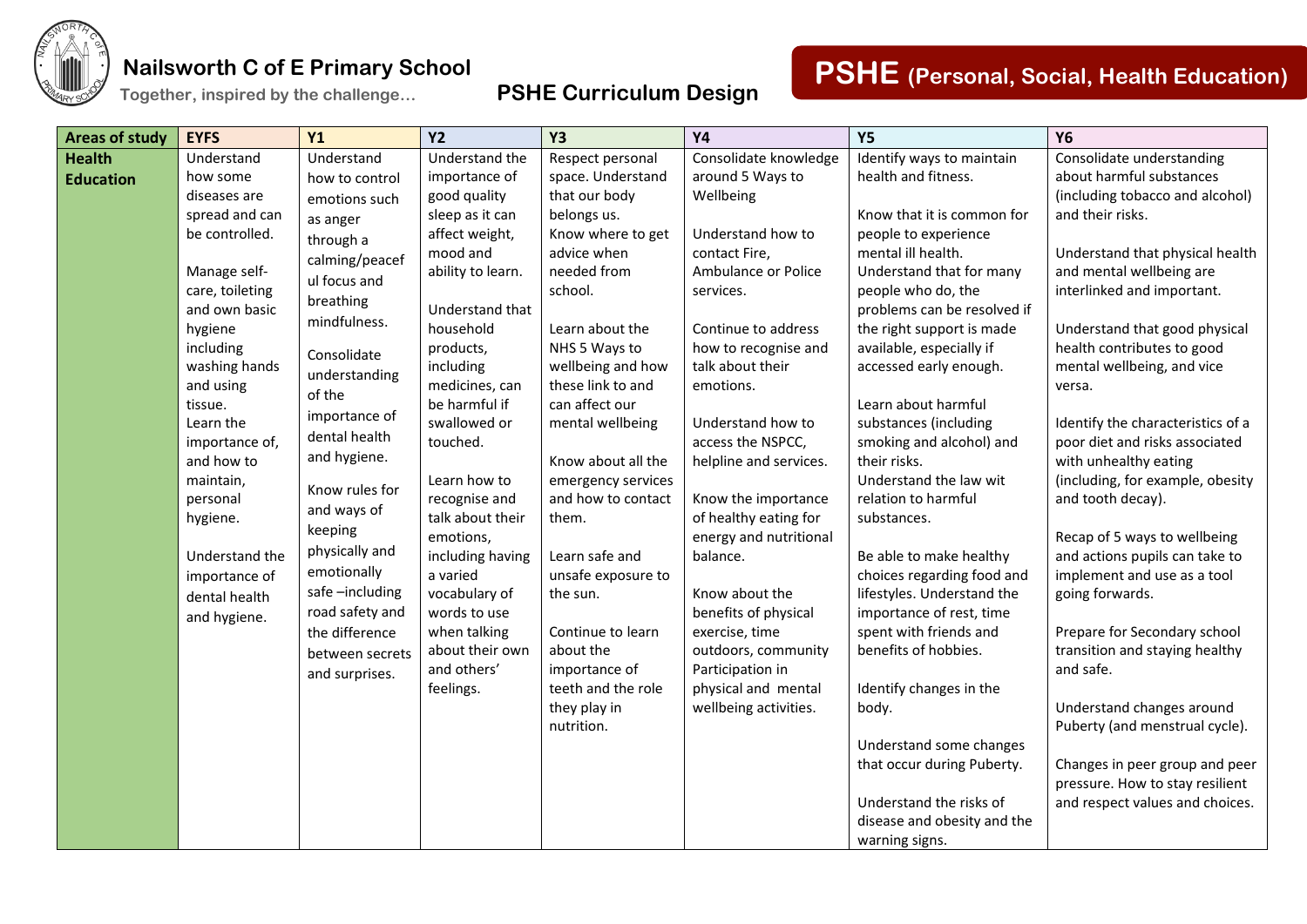

**Together, inspired by the challenge… PSHE Curriculum Design**

| <b>Areas of study</b> | <b>EYFS</b>                       | Y1                                   | <b>Y2</b>                      | <b>Y3</b>                      | <b>Y4</b>             | <b>Y5</b>                 | <b>Y6</b>                                            |
|-----------------------|-----------------------------------|--------------------------------------|--------------------------------|--------------------------------|-----------------------|---------------------------|------------------------------------------------------|
| <b>Citizenship</b>    | Listen to other                   | Begin to take                        | <b>British Values and</b>      | Become an active               | Understand the rules  | Investigate the British   | Learn how to be a valuable                           |
|                       | people and play                   | responsibility for                   | links to                       | member of school.              | of law, rules of      | values of tolerance and   | citizen and lead a successful                        |
|                       | and work                          | actions and accept                   | citizenship-                   |                                | school and how        | mutual respect.           | life.                                                |
|                       | cooperatively.                    | consequences.                        | Ability to name                | Begin to contribute            | these keep everyone   |                           |                                                      |
|                       |                                   |                                      | <b>British Values and</b>      | to the school and              | safe.                 | Continue to be an active  | Show confidence about                                |
|                       | Show kindness<br>towards a member | Know right from                      | identify basic                 | local community.               | Learn about our       | member of the school      | making decisions about                               |
|                       | of group.                         | wrong and what is<br>fair and unfair | principles.                    | Begin to earn about            | freedoms individual   | and local community.      | what is right and wrong and<br>how difference can be |
|                       |                                   |                                      | Begin to know                  | parliament,                    | liberty and choice in | Develop confidence and    | valued.                                              |
|                       | Identify differences              | Have some choices                    | about how                      | democracy and our              | society.              | depth of knowledge        |                                                      |
|                       | and similarities                  | at school and in                     | diverse our                    | local MP.                      |                       | about life choices and    | Avoidance of taking any                              |
|                       |                                   | class                                | society can be,                |                                | Begin to understand   | what kind of adult to be  | extreme views and                                    |
|                       |                                   |                                      | learning about                 | Recognise the main             | the responsibilities  |                           | extremism.                                           |
|                       |                                   |                                      | differences and                | political parties.             | and rule of law       |                           |                                                      |
|                       |                                   |                                      | respect.                       |                                |                       |                           | Begin to understand the                              |
|                       |                                   |                                      |                                |                                |                       |                           | British voting system and                            |
|                       |                                   |                                      |                                |                                |                       |                           | democracy.                                           |
|                       |                                   |                                      |                                |                                |                       |                           |                                                      |
|                       |                                   |                                      |                                |                                |                       |                           | Learn about the law around<br>marriage and civil     |
|                       |                                   |                                      |                                |                                |                       |                           | partnerships.                                        |
|                       |                                   |                                      |                                |                                |                       |                           |                                                      |
| Personal              | Know the word                     | Identify how                         | Name and match                 | Start to understand            | Know what 'savings'   | Know that when we         | Demonstrate increasing                               |
| <b>Finance</b>        | 'Money' and                       | money is used e.g.                   | money -coins and               | what a 'budget' is             | are and how an        | borrow money for          | confidence with personal                             |
|                       | investigate of                    | shopping/buying                      | notes and use in a             | and how adults for             | 'interest' payment    | different reasons that    | finance.                                             |
|                       | 'coins' and their                 | food. Investigate                    | practical way.                 | might budget for               | works in a savings    | there is a cost or fee in | Develop understanding of                             |
|                       | values.                           | the concept of                       |                                | costs such as water            | accounts.             | terms of interest rate    | loans, interest, mortgage,                           |
|                       |                                   | spending and<br>saving.              | Show a good<br>grasp of pounds | and heating,<br>clothes, food, | Identify reasons for  | paid to lender.           | savings and concept of<br>'Pension' and 'Tax'.       |
|                       |                                   |                                      | and pence.                     | holidays and other             | saving and spending   | Develop ideas about       |                                                      |
|                       |                                   |                                      |                                | expenses.                      | money and discuss     | interest payments and     | Investigate what age state                           |
|                       |                                   |                                      |                                |                                | how people can        | work out how this         | retirement is                                        |
|                       |                                   |                                      |                                |                                | 'earn' money.         | affects payments over     |                                                      |
|                       |                                   |                                      |                                |                                |                       | different time.           | Look at rates of income tax                          |
|                       |                                   |                                      |                                |                                |                       |                           | and national insurance.                              |
|                       |                                   |                                      |                                |                                |                       |                           | Apply this to potential                              |
|                       |                                   |                                      |                                |                                |                       |                           | careers, 'salary' projections,                       |
|                       |                                   |                                      |                                |                                |                       |                           | and lifestyle choices.                               |